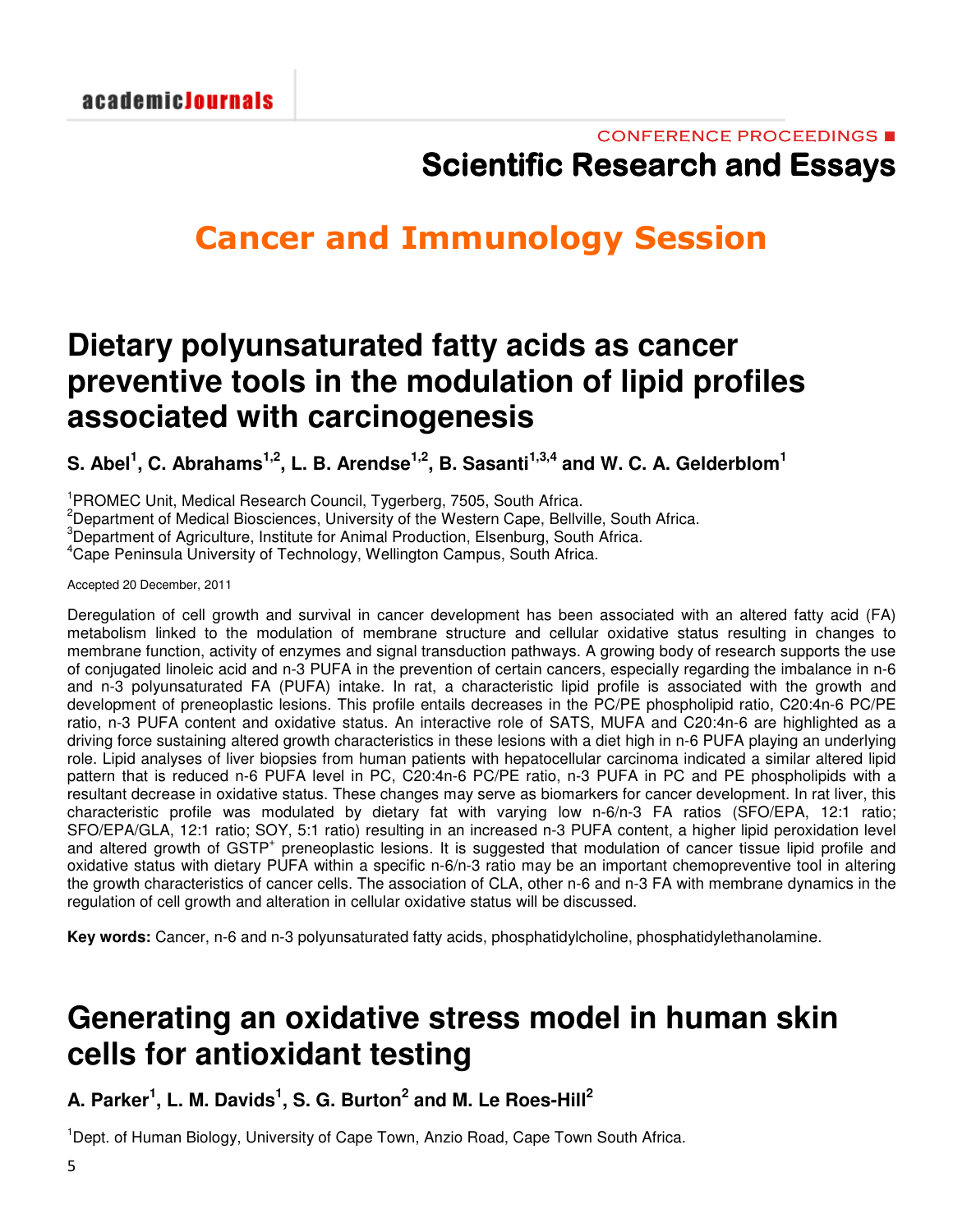### CONFERENCE PROCEEDINGS ■ **Scientific Research and Essays**

<sup>2</sup>Biocatalyis and Technical Biology, CPUT, Bellville, South Africa.

Accepted 20 December, 2011

A low level of reactive oxygen species (ROS) is physiologically relevant in the functioning of normal cellular processes. However, high levels of ROS cause oxidative damage to cellular proteins, DNA and lipids. All of these may contribute to aging, progression of cardiovascular disease and cancer development. Cells counteract this damage by employing endogenous antioxidants and antioxidative enzymes that detoxify ROS. However, continued oxidative stress eventually overwhelms the cellular protection mechanism. Therefore, the addition of exogenous antioxidants could be helpful in the prevention of ROS-mediated damage. Novel antioxidant polymers produced through biocatalysis, have shown to have increased antioxidant activity and may have potential protective effects as exogenous compounds in human skin cells. The aim of this project was therefore to establish a model to test antioxidant efficacy in human skin cells. Keratinocytes and fibroblasts representatives of the epidermis and dermis, respectively, were exposed to different UVA doses (5, 10 and 20 J/cm<sup>2</sup>). Cells were tested for the enzymatic conversion of tetrazolium salt XTT, to formazan as a measure of cell viability. ROS levels were measured using dihydrorhodamine 123 and the subsequent fluorescence was measured by flow cytometry. Purified DNA was visualised by agarose gel electrophoresis to assess DNA damage. The results showed that the 2 cell types respond differently to UV. In keratinocytes, the response was immediate in terms of mitochondrial activity, more ROS was produced, and DNA damage was observed 8 h after UV. In fibroblasts, the metabolic response to UV was slower, observed 24 h time point, and less ROS was produced. In conclusion, a model has been established for the assessment of the protective effects of antioxidants; whereby cell viability and DNA damage will be tested 4 and 8 h after UV irradiation in keratinocytes, while in fibroblasts cell viability will be evaluated after 24 h.

**Key words:** ROS, keratinocytes, fibroblasts, tetrazolium salt, formazan, dihydrorhodamine 123.

# **Depigmentation in melanomas increases the efficacy of hypericin-mediated photodynamic-induced cell death**

### **K. V. Sharma and L. M. Davids**

Redox Laboratory, Department of Human Biology, Faculty of Health Sciences, University of Cape Town, Observatory, 7925, Cape Town, South Africa.

#### Accepted 20 December, 2011

Melanoma is the main cause of death in skin cancers. Despite early detection, resection and post-operative therapy, combating melanoma remains ineffective and investigations into other forms of adjuvant therapy such as photodynamic therapy (PDT) are prudent. This study proposes that depigmentation that is the removal of the free radical scavenging pigment, melanin, in melanotic melanoma cells increases their susceptibility to PDT-induced cell death. Two human melanoma cell lines: one pigmented (Mel-1) and one amelanotic  $(A_{375})$  cell lines were used. Kojic acid (KA), a tyrosinase-specific inhibitor, was shown to inhibit melanin synthesis after a 3-day exposure. Cells were then treated with Hypericin (HYP) PDT and cell viability measured. Intracellular reactive oxygen species (ROS) was also measured. Mode of cell death was checked by measuring the Caspase 3/7 activity just after 4 h of activation. PDT on KA treated cells resulted in a 3.82 fold increase of ROS production which correlated to 11% increase in cell death susceptibility compared to untreated controls. Moreover, cells allowed to regain their pigment which failed to return to normal even after 72 h thus proving the effectiveness of PDT. Using a DPPH\* assay, the results confirmed the scavenging properties of melanin (IC5018.30 µg/ml) proving that this pigment may be one of the reasons for melanoma chemoresistance. There is no significant difference was observed in the caspase 3/7 activity in KA treated and none KA treated melanoma after the activation of 3  $\mu$ M hypericin in comparison to the only UV treated control pigmented melanoma cell line. This